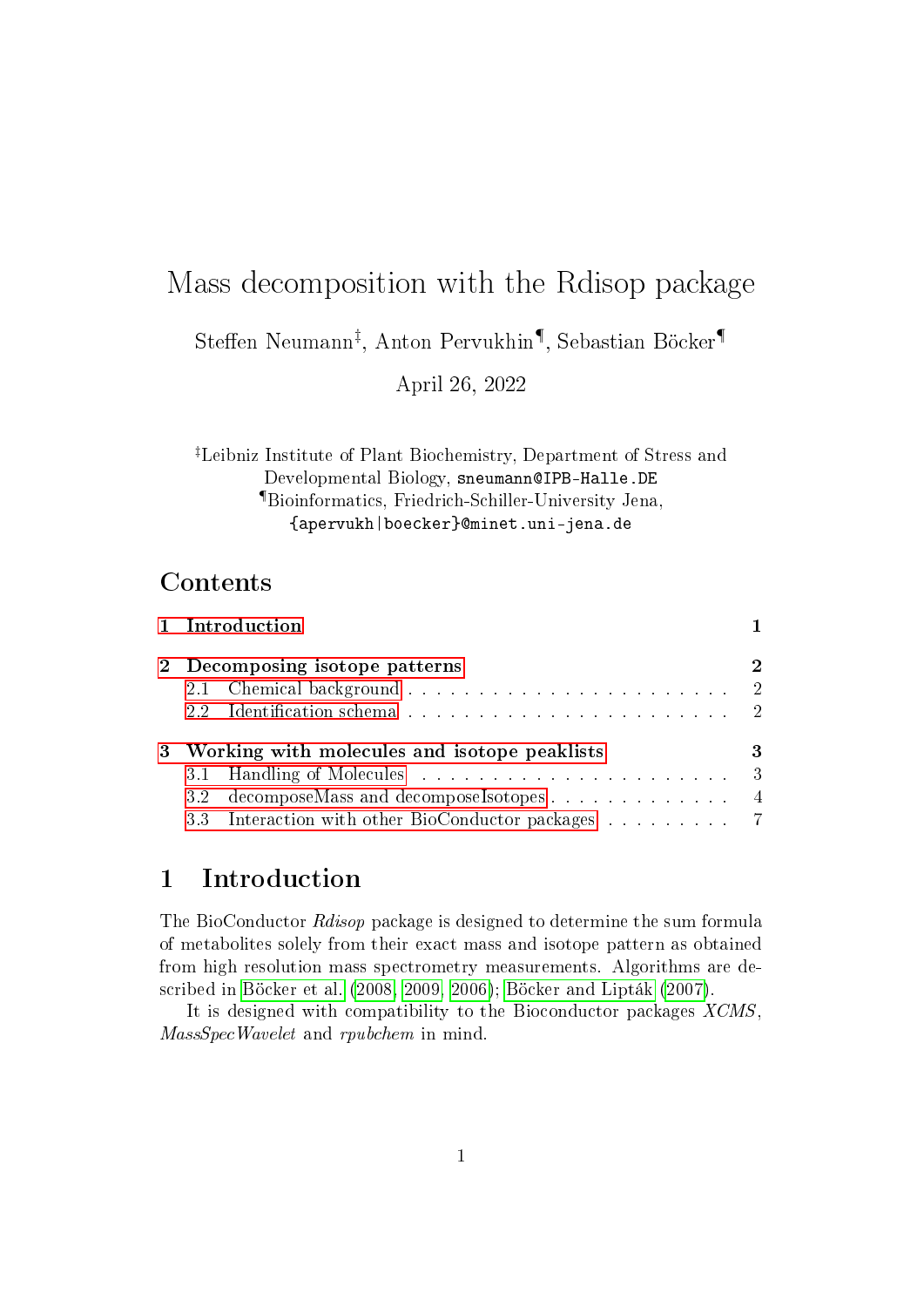## <span id="page-1-0"></span>2 Decomposing isotope patterns

After preprocessing, the output of a mass spectrometer is a list of peaks which corresponds to the masses of the sample molecules and their abundance, i.e., the amount of sample compounds with a certain mass. In fact, sum formulas of small molecules can be identified using only accurate output masses. However, even with very high mass accuracy  $(< 1$  ppm), many chemically possible formulas are found in higher mass regions. It has been shown that applying only this data therefore does not suffice to identify a compound, and more information, such as isotopic abundances, needs to be taken into account. High resolution mass spectrometry allows us to obtain the isotope pattern of sample molecule with outstanding accuracy.

### <span id="page-1-1"></span>2.1 Chemical background

Atoms are composed of electrons, protons, and neutrons. The number of protons (the atomic number) is fixed and defines what element the atom is. The number of neutrons, on the other hand, can vary: Atoms with the same number of protons but different numbers of neutrons are called *isotopes* of the element. Each of these isotopes occurs in nature with a certain abundance. The nominal mass of a molecule is the sum of protons and neutrons of the constituting atoms. The mass of the molecule is the sum of masses of these atoms. The *monoisotopic* (*nominal*) mass of a molecule is the sum of (nominal) masses of the constituting atoms where for every element its most abundant natural isotope is chosen. Clearly, nominal mass and mass depend on the isotopes the molecule consists of, thus on the isotope species of the molecule.

No present-day analysis technique is capable of resolving isotope species with identical nominal mass. Instead, these isotope species appear as one single peak in the mass spectrometry output. For this reason, we merge isotope species with identical nominal mass and refer to the resulting distribution as the molecule's isotope pattern.

### <span id="page-1-2"></span>2.2 Identification schema

Obtaining an accurate isotope pattern from a high resolution mass spectrometer, we apply this information to identify the elemental composition of the sample molecule. Our input is a list of masses with normalized abundances that corresponds to the isotope pattern of the sample molecule. We want to find that molecule's elemental composition whose isotope pattern best matches the input.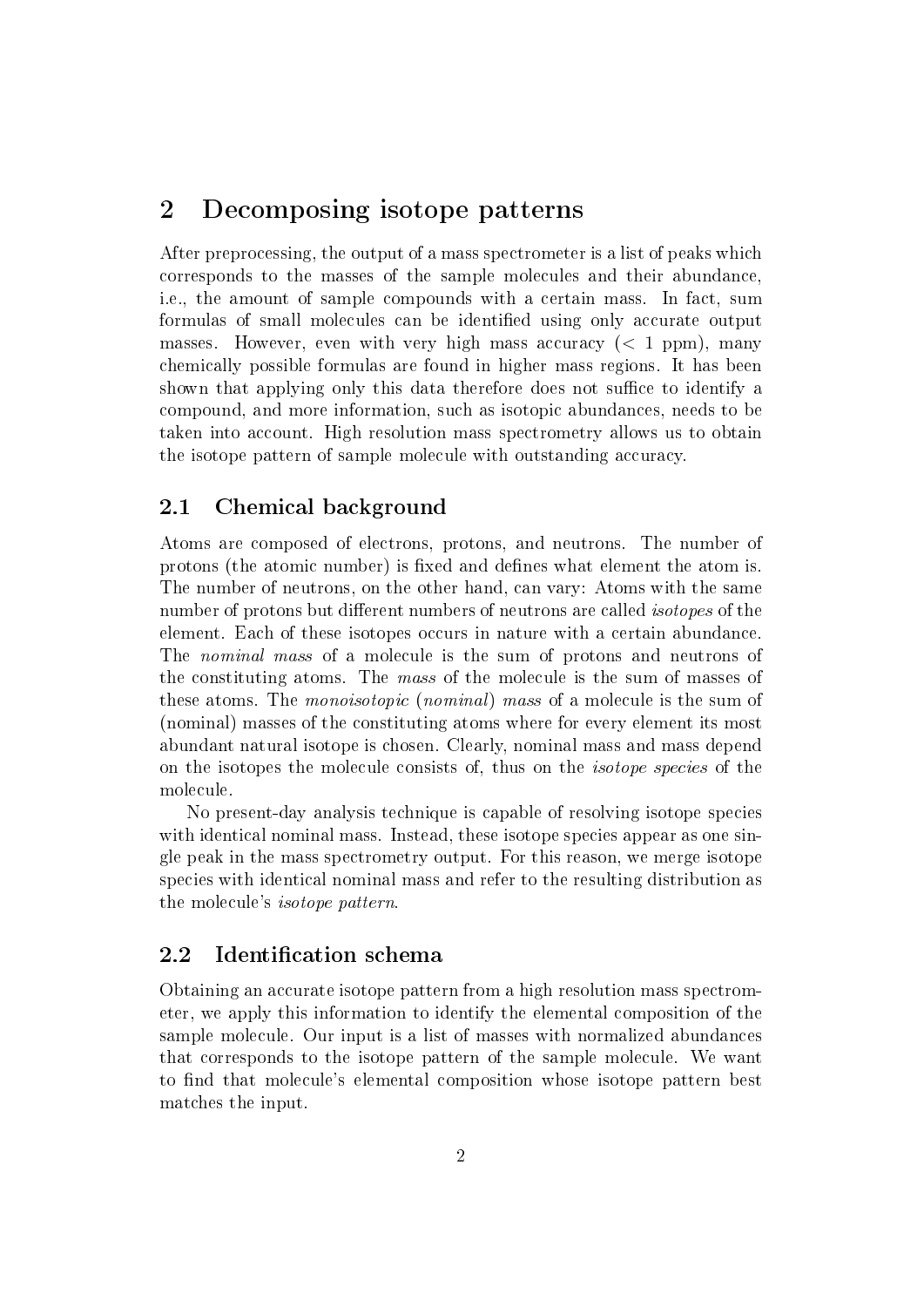Solving this task is divided into the following parts: First, all elemental compositions are calculated that share some property, for example monoisotopic mass, with the input spectrum. Second, to remove those compositions that do not exist in nature, chemical bonding rules are applied, discarding formulas that have negative or non-integer degree of unsaturation. And third, for every remaining composition, its theoretical isotope pattern is calculated and compared to the measured isotope pattern. Candidate patterns are ranked using Bayesian Statistics, and the one with the highest score is chosen.

# <span id="page-2-0"></span>3 Working with molecules and isotope peaklists

The central object in Rdisop is the molecule, which is a list containing the (sum-)formula, its isotope pattern, a score and other information. Molecules can either be created explicitely through getMolecule() or initializeXXX(), or through decomposeMass() and decomposeIsotopes(). Most functions operate only on a subset of the periodic system of elements (PSE) given as "elements" argument.

### <span id="page-2-1"></span>3.1 Handling of Molecules

The getMolecule returns a list object containing the information for a named single atom or a more complex molecule.

```
> library(Rdisop)
> molecule <- getMolecule("C2H5OH")
> getFormula(molecule)
```

```
[1] "C2H6O"
```

```
> getMass(molecule)
```

```
[1] 46.04186
```
Note that the formula is in a canonical form, and the mass includes the decimals (the nominal mass for ethanol would be just 46).

Without further arguments only the elements C, H, N, O, P and S are available. For metabolomics research, these are the most relevant ones. A different subset of the PSE can be returned and passed to the functions, but keep in mind that a larger set of elements yields a (much) larger result set when decomposing masses later.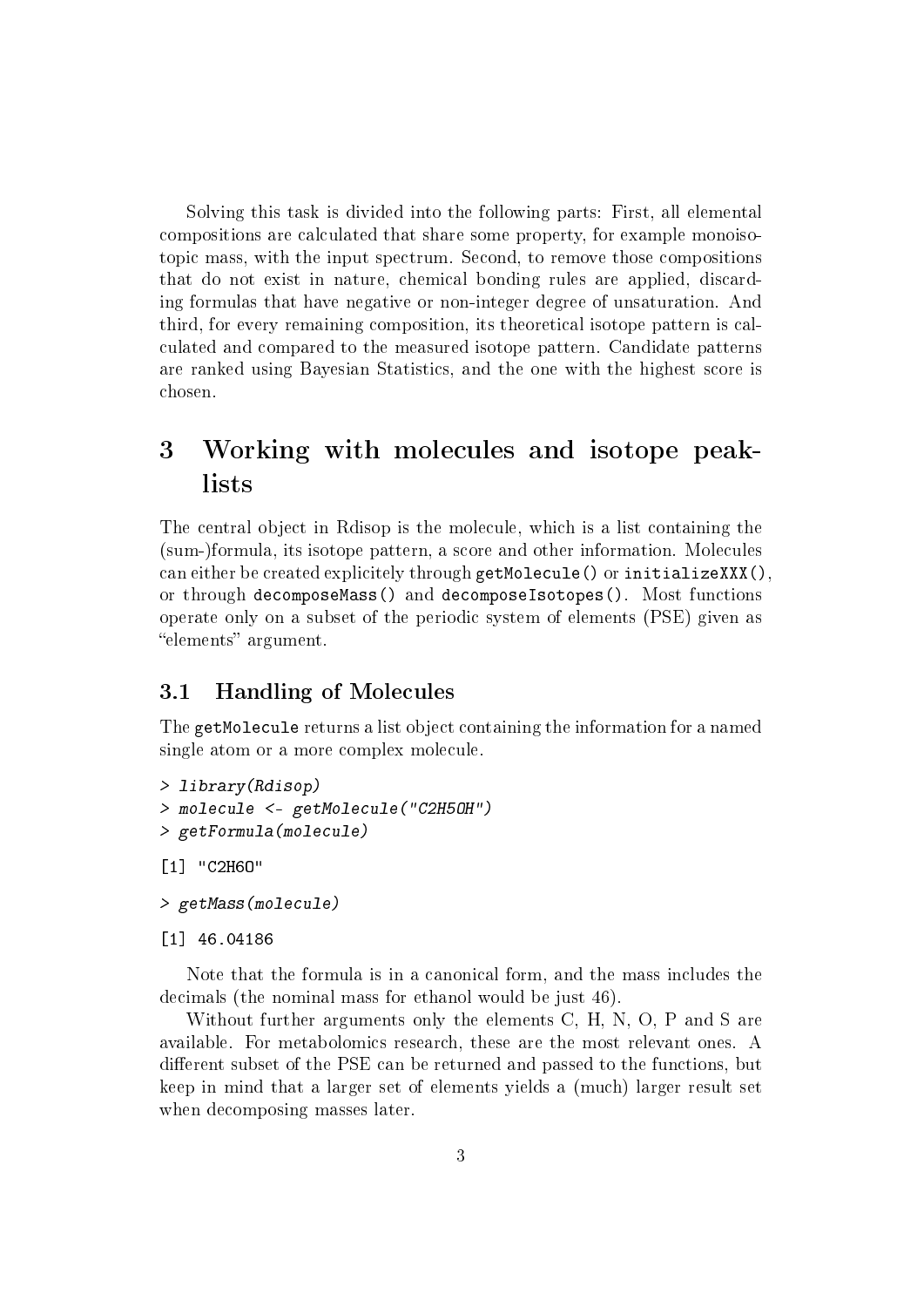```
> essentialElements <- initializeCHNOPSMgKCaFe()
> chlorophyll <- getMolecule("C55H72MgN4O5H", z=1,
+ elements=essentialElements)
> isotopes <- getIsotope(chlorophyll, seq(1,4))
> isotopes
           [0,1] [0,2] [0,3] [0,4][1,] 893.5431390 894.5459934 895.546247 896.54752708
[2,] 0.4140648 0.3171228 0.178565 0.06773657
> plot(t(isotopes), type="h", xlab="m/z", ylab="Intensity")
```
In this case we have created a complex molecule with a charge  $(z=+1)$ containing a metal ion and check its first four isotope peaks. For a visual inspection the isotope pattern can be plotted, see figure [1.](#page-4-0)

#### <span id="page-3-0"></span>3.2 decomposeMass and decomposeIsotopes

The decomposeMass returns a list molecules which have a given exact mass (within an error window in ppm):

```
> molecules <- decomposeMass(46.042, ppm=20)
> molecules
$formula
[1] "C2H6O"
$score
[1] 1
$exactmass
[1] 46.04186
$charge
[1] 0
$parity
[1] "e"
$valid
[1] "Valid"
```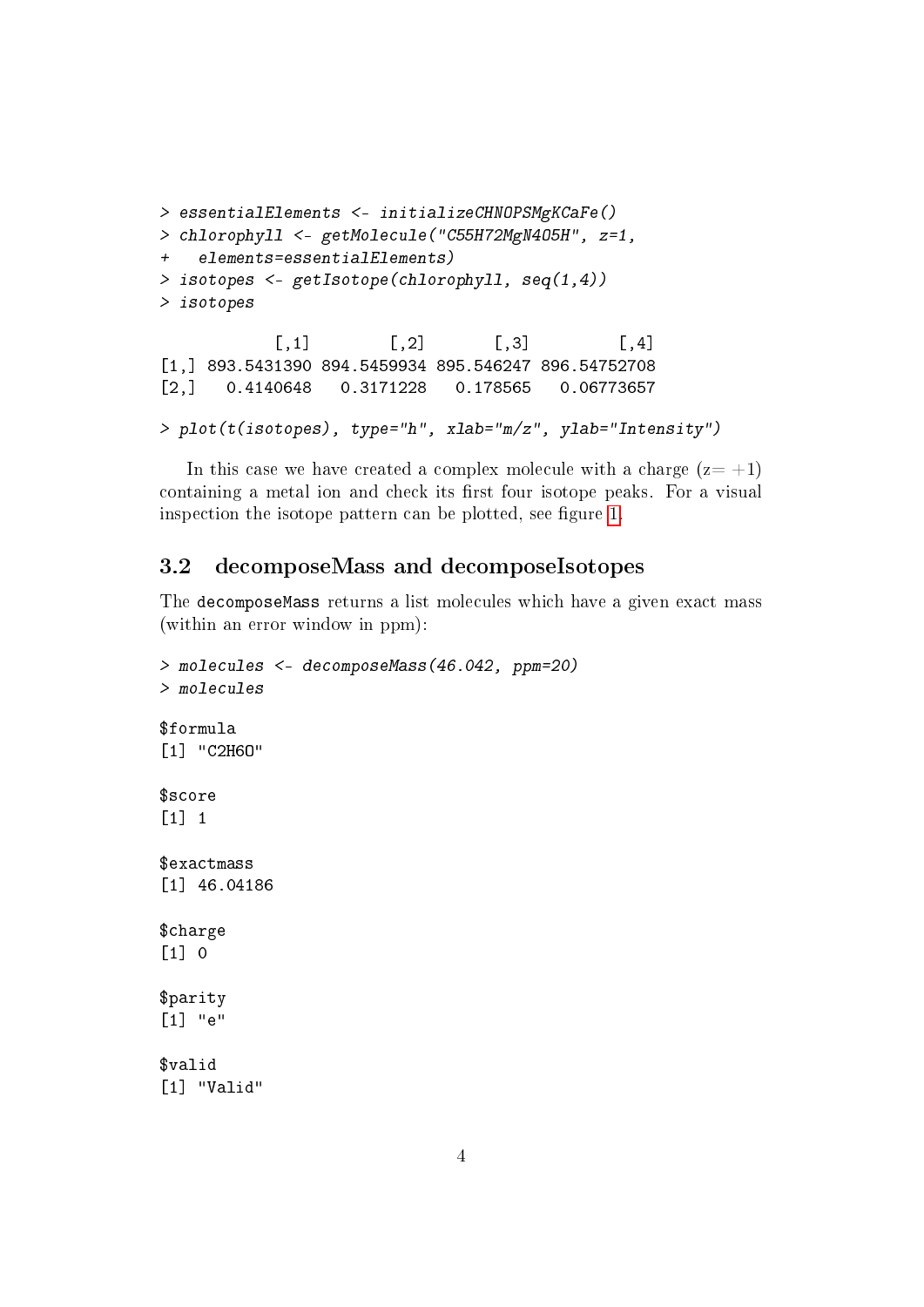

<span id="page-4-0"></span>Figure 1: Isotope pattern for a protonated chlorophyll ion, which could be observed on a high-resolution mass spectrometer in positive mode.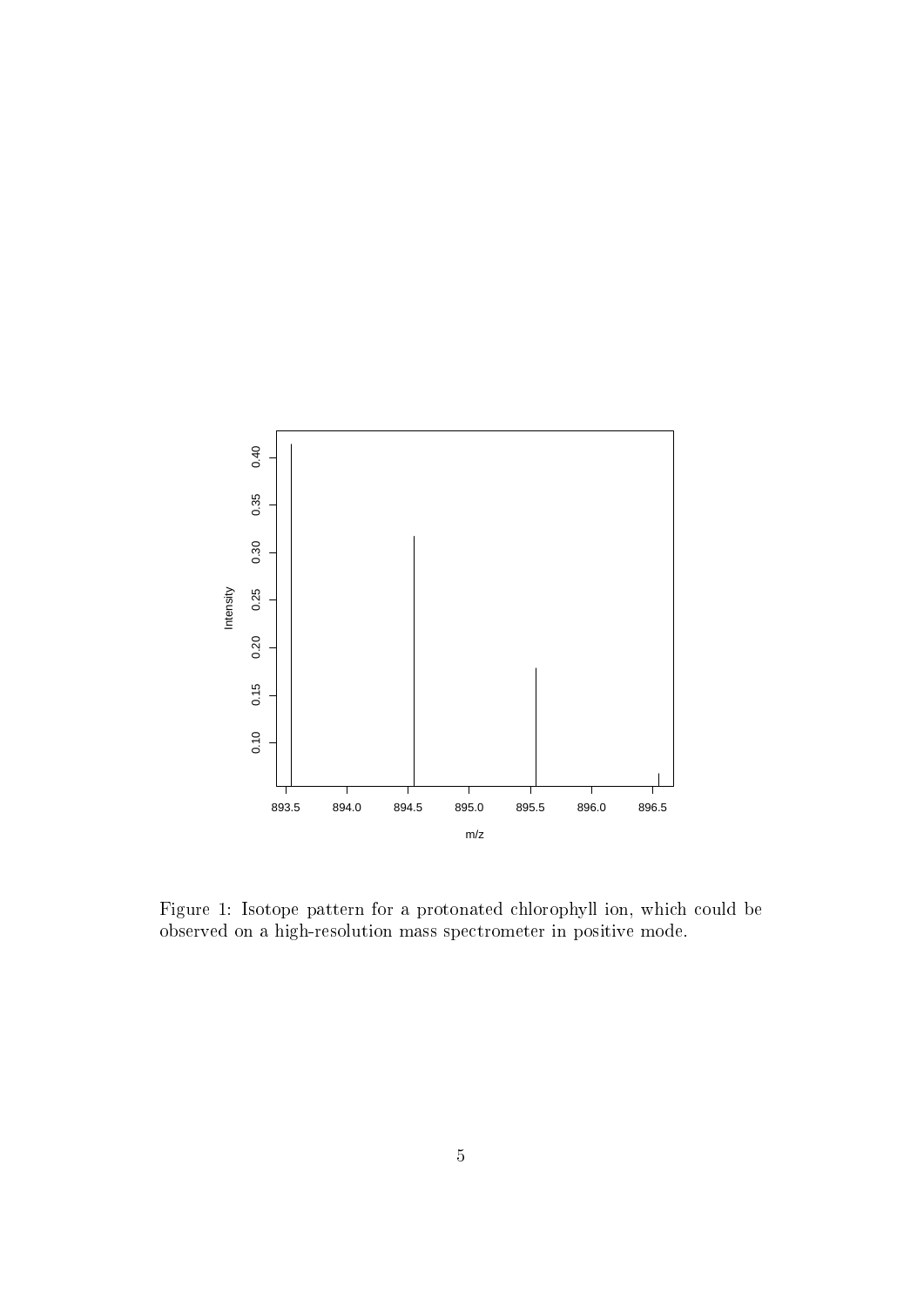```
$DBE
\lceil 1 \rceil 0
$isotopes
$isotopes[[1]]
         [0,1] [0,2] [0,3] [0,4] [0,5] [0,6][1,] 46.0418648 47.04534542 48.04631711 4.904960e+01 5.005324e+01 5.105929e+01
[2,] 0.9749152 0.02293559 0.00210353 4.540559e-05 2.816635e-07 2.324709e-10
           [7] [8] [9] [10][1,] 5.206548e+01 5.307171e+01 5.407796e+01 5.508422e+01
[2,] 8.458096e-14 1.665930e-17 1.857005e-21 1.107409e-25
```
This call produces a list of potential molecules (with a single element in this case). The larger the masses, the allowed ppm deviation and the allowed elements list, the larger the result list will grow. For each hypothesis there is its formula and weight and score. The parity, validity (using the nitrogen rule) and double bond equivalents (DBE) are simple, yet commonly used hints for the plausibility of a solution and can be used for filtering the results list. For an amino acid this simple method guesses already eight hypotheses:

#### > length(decomposeMass(147.053))

#### [1] 8

On modern mass spectrometers a full isotope pattern can be obtained for a molecule, and the masses and intensities improve the accuracy of the sum formula prediction. Accessor functions return only subsets of the molecule data structure:

```
> # glutamic acid (C5H9NO4)
> masses <- c(147.053, 148.056)
> intensities <- c(93, 5.8)
> molecules <- decomposeIsotopes(masses, intensities)
> cbind(getFormula(molecules), getScore(molecules), getValid(molecules))
    [ , 1] [ , 2] [ , 3][1,] "C5H9NO4" "0.999999998064664" "Valid"
```
[2,] "C3H17P2S" "1.93533578193563e-09" "Invalid"

The first ranked solution already has a score close to one, and if using an N-rule filter, only one solution would remain. These cases are not removed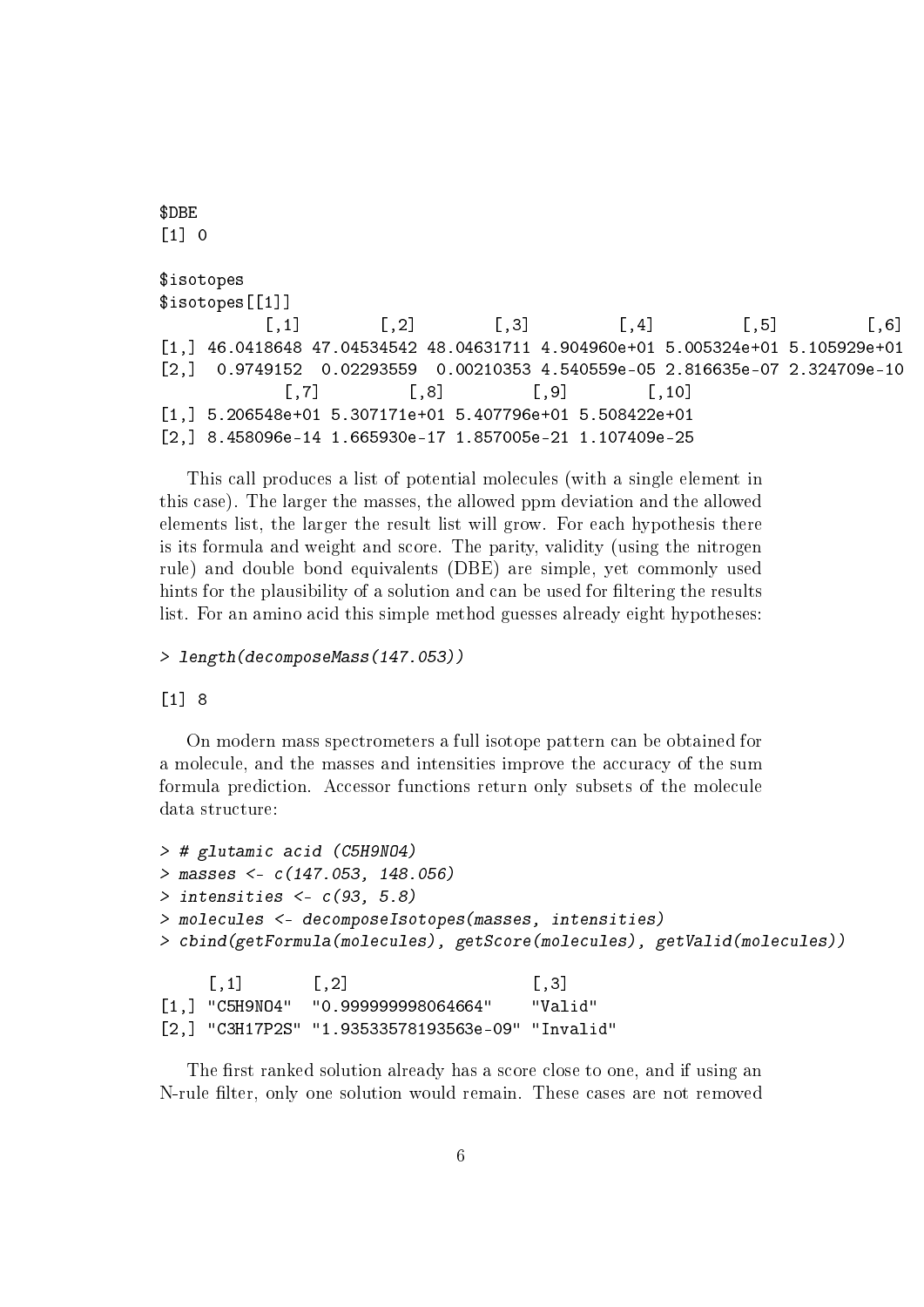by default, because a few compound classes do not obey the N-rule, which after all is just a simple heuristic.

I the masses were obtained by an LC-ESI-MS, it is likely that the measured mass signal actually resembles an adduct ion, such as  $[M+H]^+$ . The sum formula obtained through decomposeIsotopes will have one H too much, and will not be found in PubChem or other libraries, unless the adduct has been removed:

```
> querymolecule <- subMolecules("C5H10NO4", "H")
> getFormula(querymolecule)
```
[1] "C5H9NO4"

Similarly, if during ionisation an in-source fragmentation occurred, the lost fragment can be added before querying using addMolecules.

#### <span id="page-6-0"></span>3.3 Interaction with other BioConductor packages

This section will give some suggestions how the Rdisop functionality can be combined with other BioConductor packages.

Usually the masses and intensities will be obtained from a high-resolution mass spectrometer such as an FTICR-MS or QTOF-MS. BioConductor currently has two packages dealing with peak picking on raw machine data, MassSpecWavelet and XCMS. The latter contains a wrapper for MassSpecWavelet, so we need to deal with XCMS peak lists only. The ESI package $^{\rm l}$  can extract a set of isotope clusters from peak lists.

After Rdisop has created a set of candidate molecular formulae, the openaccess compound databases PubChem or ChEBI can be queried whether any information about this compound exists. Nota bene: a hit or non-hit does not indicate a correct or incorrect formula, but merely helps in further verification or structure elucidation steps. For other cheminformatics functionality in BioConductor see e.g. RCDK.

## Acknowledgments

AP supported by Deutsche Forschungsgemeinschaft (BO 1910/1), additional programming by Marcel Martin, whom we thank for his unfailing support, and by Marco Kortkamp.

<span id="page-6-1"></span> $1$ not part of BioConductor, see <http://msbi.ipb-halle.de/>